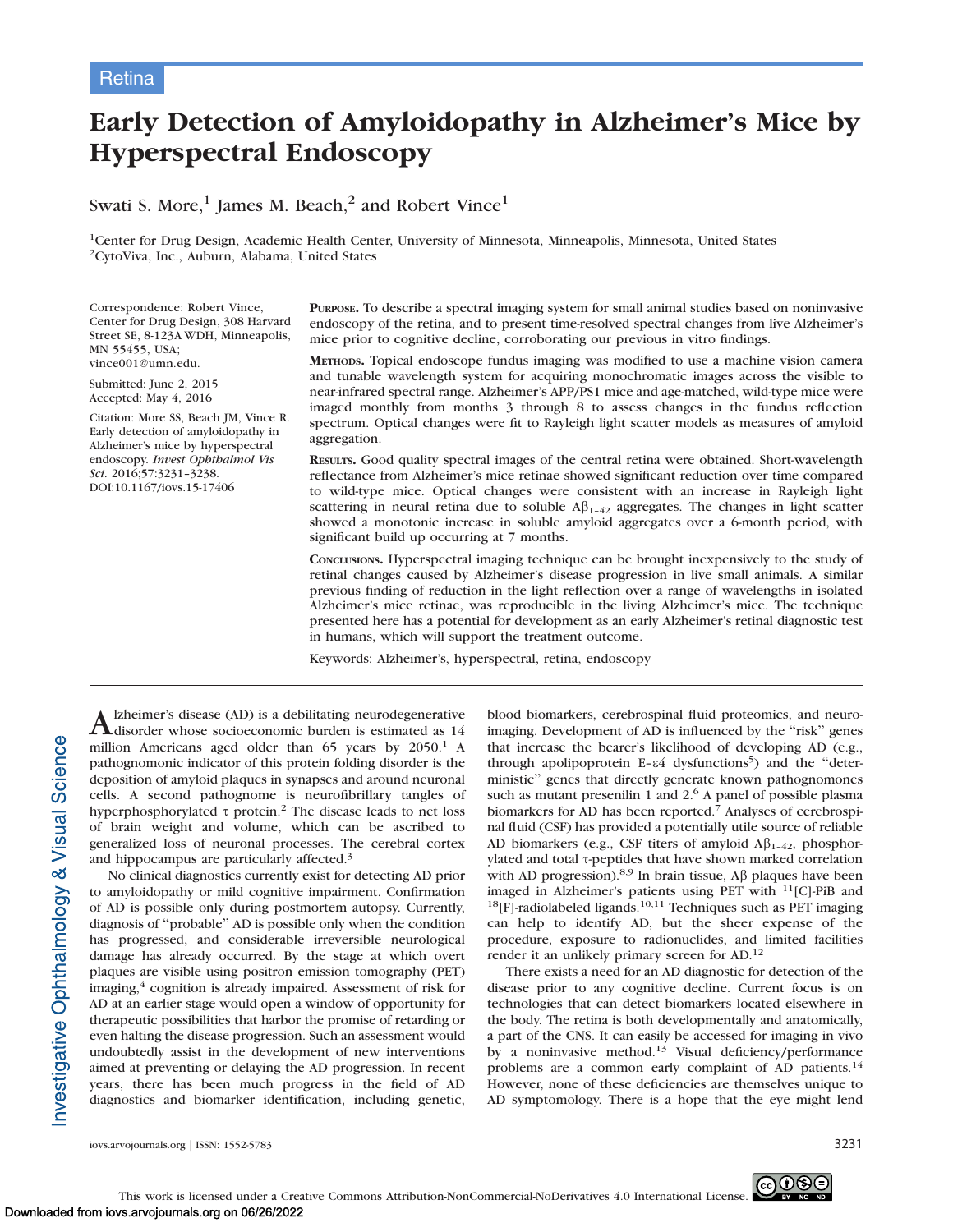

FIGURE 1. Diagram of the spectral endoscope imaging setup. (A) Eye in relation to receiving (GL) and emitting (FO) components of the endoscope. Section through the eye center showing recorded light rays (short dashes) and illuminating rays (long dashes). A portion of illumination is eclipsed by the pupil. The ray below the eye (short dash) shows the symmetric light pattern from the fiber optic. The arrangement is sensitive to both absorption and light scatter with rays entering asymmetrically over an angular spread of just under 45° while imaged light returns symmetrically about the central axis with a maximum angle of  $17^\circ$ . Angled illumination also reduces the pickup of light reflecting from boundaries between tissue layers, such as the internal limiting membrane of the retina. (B) The imaging train begins with the endoscope tip that encloses a GRIN lens. The endoscope image is refocused at the camera using a TV lens (see text). Illumination from a halogen source passes through a monochromator before entering the endoscope fiber illuminator. Image acquisition and wavelength scanning are controlled from a laptop.

biomarkers that are AD-specific and would provide an early diagnosis even before any changes happen in the brain. Retinal morphological changes have been the subject of investigation over the last decade. Changes to the retinal vasculature and optic disc,<sup>15,16</sup> retinal cell loss,<sup>17,18</sup> and thinning of the retinal nerve fiber layer (RNFL) have been observed in AD, but were nonspecific to the disease.19 Advancement of the AD eye test from NeuroVision Imaging (Sacramento, CA, USA) into clinical trials is encouraging.<sup>20</sup> It utilizes retinal fluorescence photography to scan the supranuclear region of the retina for a fluorescent signature characteristic of  $\mathbf{A}\beta$  plaques. Unfortunately, it requires administration of curcumin prior to imaging, which binds to the plaques.<sup>21</sup>

Recently, in an ex vivo study of transgenic Alzheimer's mice (APP/PS1),<sup>22</sup> we showed through hyperspectral dark-field microscopy that there exist certain optical property aberrations of the retina that are unique to AD pathology, correlated with AD progression, and occur *before* retinal plaques can be observed. Specifically, optical signals consistent with Rayleigh light scattering changes were observed in the spectrum from whole mount APP/PS1 mice retinas and their age-matched counterparts. This could be attributed to optical characteristics of retinal tissue being influenced by the assemblies of  $A\beta_{1-42}$ molecules ranging from soluble colloidal form to insoluble plaques.<sup>22</sup> Many globular clusters that are early aggregation products of Ab peptides are small compared with the optical wavelength and obey Rayleigh scattering theory. Since the Rayleigh scatter intensity is proportional to the inverse fourth power of wavelength,<sup>23</sup> buildup of small plaque precursor molecules can reduce the amount of short wavelength light obtained in reflected light recordings from the retina, resulting in a unique optical signature for early-stage AD. Rayleigh scattering is expected to be the dominant mechanism since the  $\Lambda\beta$  peptide scattering structure is much smaller than the optical wavelength.

The primary aim of the present live animal experiment was to determine if optical signals reported previously from flatmount retinal preparations and  $A\beta_{1.42}$  exposed cell culture<sup>22</sup> could be detected in live Alzheimer's mice, and to ascertain if the live spectral signature matches the in vitro signature. The answer to these questions will show translation of our in vitro findings into the living system and ultimately to a noninvasive method for early-stage diagnosis of Alzheimer's disease prior to cognitive decline. To carry out this work, we adapted the topical endoscopic fundus imaging (TEFI) of Paques and  $\text{colle}$  colleagues<sup>24</sup> for imaging the mouse fundus. The advantages of this method over conventional fundus photography are its low cost, good image quality, and stability over time. The method has been employed successfully for diverse studies, including color-video documentation of the retinal vascular structure,<sup>25</sup> panretinal imaging of ocular inflammation,<sup>26,27</sup> and fluorescence imaging of optogenetic probes.<sup>28</sup> Here we describe the new spectral imaging method and its use, and present results of optical signals produced by light-scatter changes in transgenic Alzheimer's mice with age, which may serve as a marker for buildup of amyloid aggregates in the retina.

# **METHODS**

#### Mice

Wild type (B6C3F1J) and APP/PS1 double transgenic Alzheimer's mice (APPswe/PS1 $\Delta$ E9) used in the present study were acquired from Jackson Laboratory (Bar Harbor, ME, USA) at the ages of 6 to 10 weeks. Eight mice were used per treatment group. All experimental procedures and animal handling were approved by the University of Minnesota Animal Care and Use Committee and were executed in accordance with the national ethics guidelines. All the animal procedures were in accordance with the ARVO Statement for the Use of Animals in Ophthalmic and Vision Research. For all experiments, animals were housed three per cage in our facility, in a controlled environment (temperature, 22°C; humidity, 50%-60%; and light from 7 AM to 7 PM); food and water were available ad libitum.

# Hyperspectral Endoscopy System

Our method for spectroscopic observation in live mice is easily implemented with noninvasive fundus endoscopy. We modified the usual TEFI imaging method to enable us to record a series of images in rapid succession covering wavelengths from 480 to 705 nm. The live mouse imager (CytoViva, Inc., Auburn, AL, USA), described below, combines spatial and spectral information into a single hyperspectral image, which allows optical spectra from individual points in a sampled area to be examined. For this study, fundus images were acquired using a 5-cm gradient index (GRIN) lens otoscope with a crescentshaped fiber illuminator on the side of the 3-mm diameter tip (type 1218 AA; Karl Storz Endoscopy, Tuttlingen, Germany). The eye receives diverging rays exiting from the side of the endoscope while light is returned from the eye by diffuse fundus reflection. The illumination path and center of the GRIN lens are separated by 1.3 mm as shown in Figure 1A, resulting in different angles for view and light input. A dual-slit scanning monochromator (model 9030; Science Tech, Inc., Toronto, Canada) was employed to obtain monochromatized illumination (15-nm bandwidth), which could be programmatically tuned between 400 and 800 nm (Fig. 1). Spectral resolution is easily changed by using slits of different width. White light from a 150-W halogen fiber-optic light source (Fiber-Lite; Dolan-Jenner Industries, Boxborough, MA, USA) was coupled to the input port of the monochromator with a 5 mm liquid light guide (Newport Corp. Irvine, CA, USA). The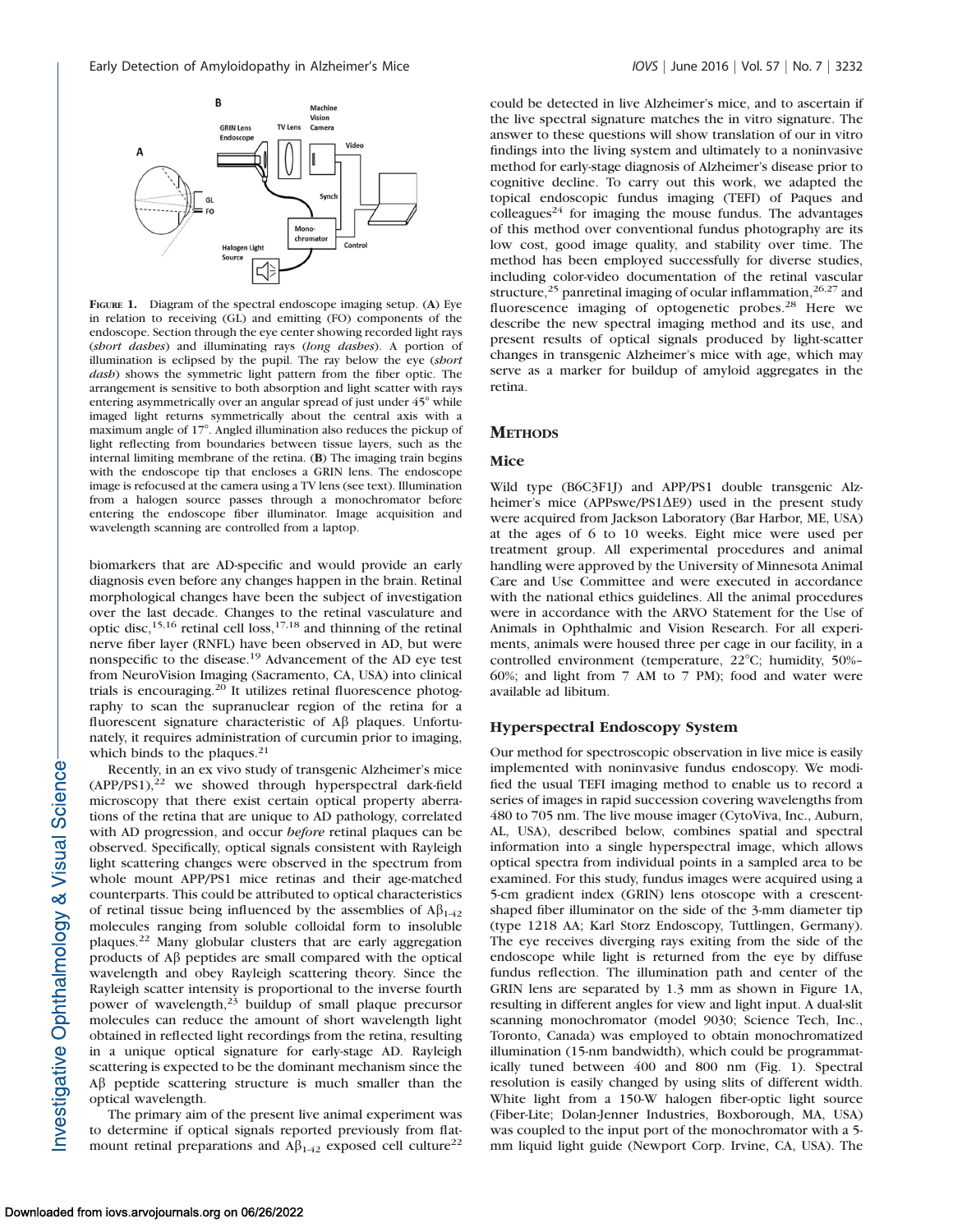

FIGURE 2. Photograph showing the endoscope recording system in relation to the mouse during imaging. Contact between the tip of the endoscope and mouse cornea is established by fine movements using a micrometer screw and with the help of a corneal gel as described in the ''Imaging Procedure'' section.

monochromatic light output was then coupled into the illumination optics of the endoscope using a 5-mm fluid light cable (Karl Storz Endoscopy). The endoscope was attached to a translating stage (model PT1; ThorLabs, Newton, NJ, USA), which also held a machine vision camera system (Pixelfly; PCO-Tech, Romulus, MI, USA), having 14-bit grayscale resolution in a 1392  $\times$  1024 pixel, 2/3" image format (Fig. 2). The stage provided a 1-inch travel, controlled with a micrometer screw, which enabled gently moving the tip of the endoscope toward the corneal surface while progress was monitored with video. The endoscope image was relayed by a 50-mm f/1.4 objective lens (Nikon, Inc., Tokyo, Japan), which enabled the full field of the endoscope to be picked up by the camera. Eye safety was checked by measuring the power density (570 nm) at the endoscope tip with a digital power meter (Extech Instruments, Waltham, MA, USA). The measured reading of 160  $\mu$ W/cm<sup>2</sup> would indicate approximately 10  $\mu$ W reaching the retina, assuming a 2.8-mm dilated mouse pupil. This is considered a safe level of eye exposure based on International Electrotechnical Commission 60825 values for maximum permissible exposure.<sup>29</sup>

#### Imaging Procedure

The procedure described by Koronyo-Hamaoui et al.<sup>21</sup> was followed with some modifications as described. Briefly, retinas of live APP/PS1 and age-matched, wild-type (WT) mice were imaged after anesthetization with 100 mg/kg ketamine and 10 mg/kg xylazine intraperitoneally (IP) in sterile saline. A local anesthetic (proparacaine) was applied to the corneal surface prior to dilation of mouse pupils (2–3 mm diameter) with 2.5% phenylephrine hydrochloride (Bausch & Lomb, Rochester, NY, USA) and 1.0% tropicamide (Mydral; Bausch & Lomb) ophthalmic solution. Mouse eyes were covered with lubricant eye gel (GenTeal Hypromellose ophthalmic gel, 0.3%; Akorn, Lake Forest, IL, USA) for contact imaging. Care was taken to keep anesthetized animals warm throughout the procedure using warming pads. Mice were returned to their cages and monitored until the effects of the ketamine have completely subsided. These mice were sedated for imaging up to once per week using IP ketamine, if necessary.

For imaging, the anesthetized mouse was placed on a laboratory jack surface that allowed raising and lowering the animal (Fig. 2). The tip of the endoscope was brought near the cornea and coarsely aligned with the center. To aid fine alignment, illumination at 570 nm was turned on to flood the anterior eye, while video was monitored as the tip was advanced until iris reflections fell outside the view area. At this setting, a view of the posterior retina is obtained with the optic disc centered or slightly off to one side. Upon acquisition of a stable retinal image, the wavelength sequence was started to obtain a series of 16 images from 480 to 705 nm at 15-nm intervals, a process needing approximately 20 seconds. Each image was taken by the image acquisition program using an external trigger signal sent immediately after switching to the next wavelength. The image sequence was reviewed after recording and then saved as a tagged image file format image stack.

#### Data Analysis

Dark values were subtracted and reflection spectra were then extracted from stacks with a z-axis profile tool using ImageJ (http://imagej.nih.gov/ij/; provided in the public domain by the National Institutes of Health, Bethesda, MD, USA) macro language. The retinal reflection spectrum was sampled using  $50 \times 50$  pixel averages at six positions in relatively bright regions away from nerve fibers and the large vessels. Spectra from measurement sites were averaged to give mean spectral curves for WT and Alzheimer's groups, at each age. These timeresolved reflection spectra were then normalized to unity values at 705 nm—which is outside the range where Alzheimer's-dependent spectral changes were previously observed—so that they could be compared.

Changes in light scattering and absorption were identified from optical density spectra. Optical densities in APP/PS1 mice were found using Equation 1,

$$
OD(\lambda) = log_{10}[S_{WT}(\lambda)/S_{AD}(\lambda)] \qquad (1)
$$

where  $S_{\text{WT}}(\lambda)$  and  $S_{AD}(\lambda)$  represent age-matched, normalized reflection spectral amplitudes from wild-type and Alzheimer's study groups. This definition gives the relative tissue optical density from the AD group with respect to that of the agematched WT group used as a baseline reference. The term "optical density" (OD) refers to the increment in OD between the study groups. We refer to changes in this value with age as ''optical density change.'' Factors related to age, such as changes in melanin concentration or the number of previous imaging sessions that could affect ocular transmission, do not contribute to the OD in Equation 1. The value of our OD is zero if the AD and WT groups give the same reflected light spectrum, as would be the case if light scattering and absorption in the retina, and structures anterior, were identical in both groups. Melanin concentration would most likely average to the same value in both of our study groups, hence we would not expect Equation 1 to produce a spectrum with melanin as one of its components (Supplementary Material Fig. S1). Since retinal blood density can differ between WT and AD groups, light absorption by the blood could partially mask the light scatter spectrum. Therefore, we accounted for blood light absorption in our analysis. We used nonlinear curve fitting (Excel Solver; Microsoft Corp., Redmond, WA, USA) to fit measured optical densities of Equation 1 to a model for Rayleigh light scatter, with a term added for hemoglobin light absorption,

$$
OD_{\text{fit}}(\lambda) = A\lambda^{-4} + B\text{Hb}(\lambda) \tag{2}
$$

where A and B are fitting parameters,  $\lambda^{-4}$  is the wavelength dependence for Rayleigh light scatter, and  $Hb(\lambda)$  is the hemoglobin spectrum when blood oxygen saturation is  $60\%,$ <sup>30</sup> which approximates the average saturation of postcap-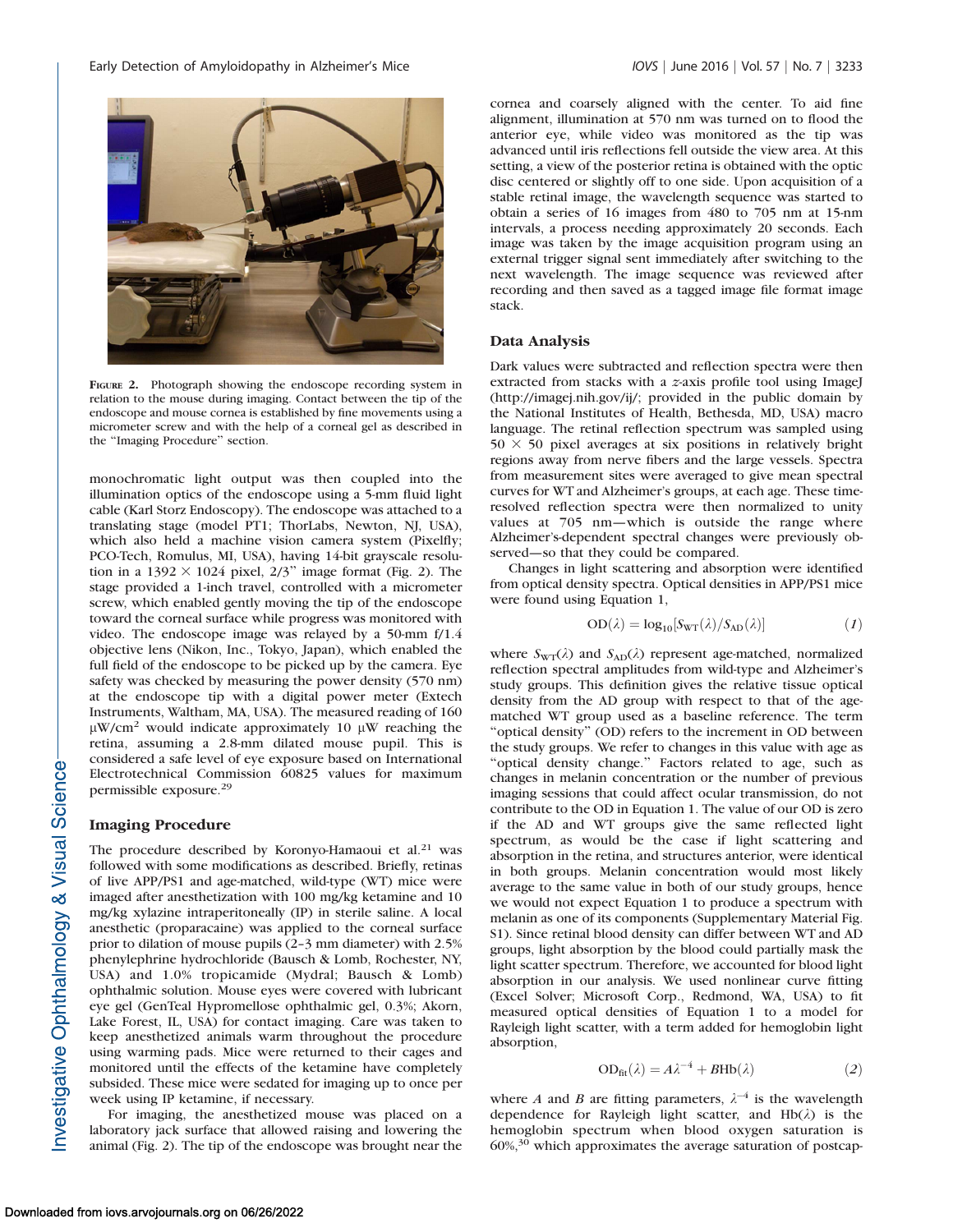

FIGURE 3. Representative curves fit to optical density spectrum from Equation 1 obtained from mice at age 7 months. Optical density spectrum (solid line), best fitting curves for Rayleigh scatter (long dash) and blood light absorption (short dash). The residual error is shown by the *dotted curve*. For clarity, error bars are omitted here and appear in Figure 6 for all time points.

illary blood. Model estimates of Rayleigh scatter and blood absorption were determined from the right-side terms of Equation 2. Figure 3 shows the relationship between measured optical density from Equation 1 and the model predictions, along with the residual curve  $(OD - OD<sub>fit</sub>)$  for age 7 months. This method separates the contributions of light scatter and blood to allow a more accurate measure of the scatter component to use as a measure of amyloid aggregation.

Goodness-of-fit to experimental curves was determined from the coefficient of determination,  $R^2$ . Statistical significance between groups was found using an unpaired t-test for the difference between WT and APP/PS1 for measured optical density (Equation 1) at 480 nm, the wavelength most affected by amyloid aggregation The amyloid aggregation over time was characterized by fitting the scattering values at 480 nm to a sigmoidal function (computed by Microcal Origin 6.0; Origin-Lab Corp, Northampton, MA, USA). The sigmoidal growth is described by Equation 3,

$$
OD_{\text{growth}}(480 \text{ nm}, t) = L\Big(1 + \exp(-s(t - t_0))\Big) \tag{3}
$$

where  $L$  is the curve's maximum value,  $s$  gives the steepness of the curve, and  $t_0$  is the midpoint of the curve.

The accuracy of our comparison of retinal spectra depended on the reproducibility of our recordings. It was important to insure there was no damage to the anterior eye from pressure or excessive exposure to light. Care was taken to use the minimum illumination during initial alignments and to apply illumination only over the time to complete spectral imaging. The data comparisons for calculating statistical significance were not corrected for multiple comparisons.

## **RESULTS**

The newly developed contact-imaging system with the wavelength scanning capability was employed in the imaging of live transgenic Alzheimer's and WT mice. The performance of the contact fundus imaging with the endoscope was examined previously for color video and fluorescence imaging.31 Our imaging experiments yielded monochromatic retinal images over a spectral range from 480 to 705 nm. The brightness and contrast of veins, arteries, nerve fibers, and choroid capillaries (Fig. 4) appear to depend on the wavelength of illumination. In blue light (510 nm, upper left, Fig. 4), nerve fibers spreading from the optic disc strongly reflect light. In green light (555 nm, upper right, Fig. 4) where



FIGURE 4. Monochromatic images from WT B6c3F1J mouse retina. Upper left: 510 nm (blue light) nerve fibers (center) and reflections from vessel below the fibers are bright. Upper right: 555 nm (green light), large vessels appear dark. Nerve fibers appear in center as bright. Veins are darker than arteries due to relatively greater absorbance of deoxyhemoglobin. Lower left: 615 nm (red light), arteries and veins both show brightly and nerve fibers are still visible. Lower right: 705 nm (near infrared), vessels and fibers lose brightness and deeper choroidal capillaries near center are in sharper focus. Boxes show locations typical of amyloid measurement areas.

hemoglobin light absorption is strong, retinal blood vessels appear dark against the fundus background, the veins being darker than the arteries due to their relatively higher content of deoxyhemoglobin. The spectral image also shows a reversal in the vessel contrast, from darker to brighter, between green (555 nm) to red (615 nm) wavelengths. In red and near infrared light (615 and 705 nm, lower left and right), both vessel types now appear bright against the background. These changes result from the absorption and scattering properties of the blood column and from specular reflections at vessel center lines. In the brown mouse, image details were largely dependent upon the wavelength: below 600 nm, image contrast was from retinal structures; while above 600 nm where melanin absorption is weaker, the retinal features were less pronounced. In nonpigmented white mice, the choroidal structures were seen across the spectrum (Supplementary Material Fig. S2). These retinal images were of higher intensity than those in brown mice due to the difference in the eye pigmentation.

Figure 5 shows optical spectra obtained from human and mouse retina. For the purpose of comparison, all spectra were normalized to unity at 705 nm where the effect of light scatter is relatively small. In Figure 5A (left panel) the upper pair of spectra were recorded from human retinal whole mounts obtained postmortem from an individual diagnosed with AD (solid line,  $n = 1$ ) and an age-matched control subject (dashed line,  $n = 1$ ). These are mean spectra averaged over multiple areas of the retina. The retinal spectral signature from the Alzheimer's patient with confirmed AD diagnosis showed reduced spectral amplitudes at shorter wavelengths compared with those from the age-matched normal individual. The lower pair of spectra are from live APP1/PS1 mice (solid line,  $n = 8$ ) and live WT mice (short dashed line,  $n = 8$ ) at age 7 months. This is the time point when the difference between Alzheimer's and WT spectra reached statistical significance (P  $<$  0.5). Both human and mouse spectra exhibit similar features, including a broad range of reflected wavelengths and a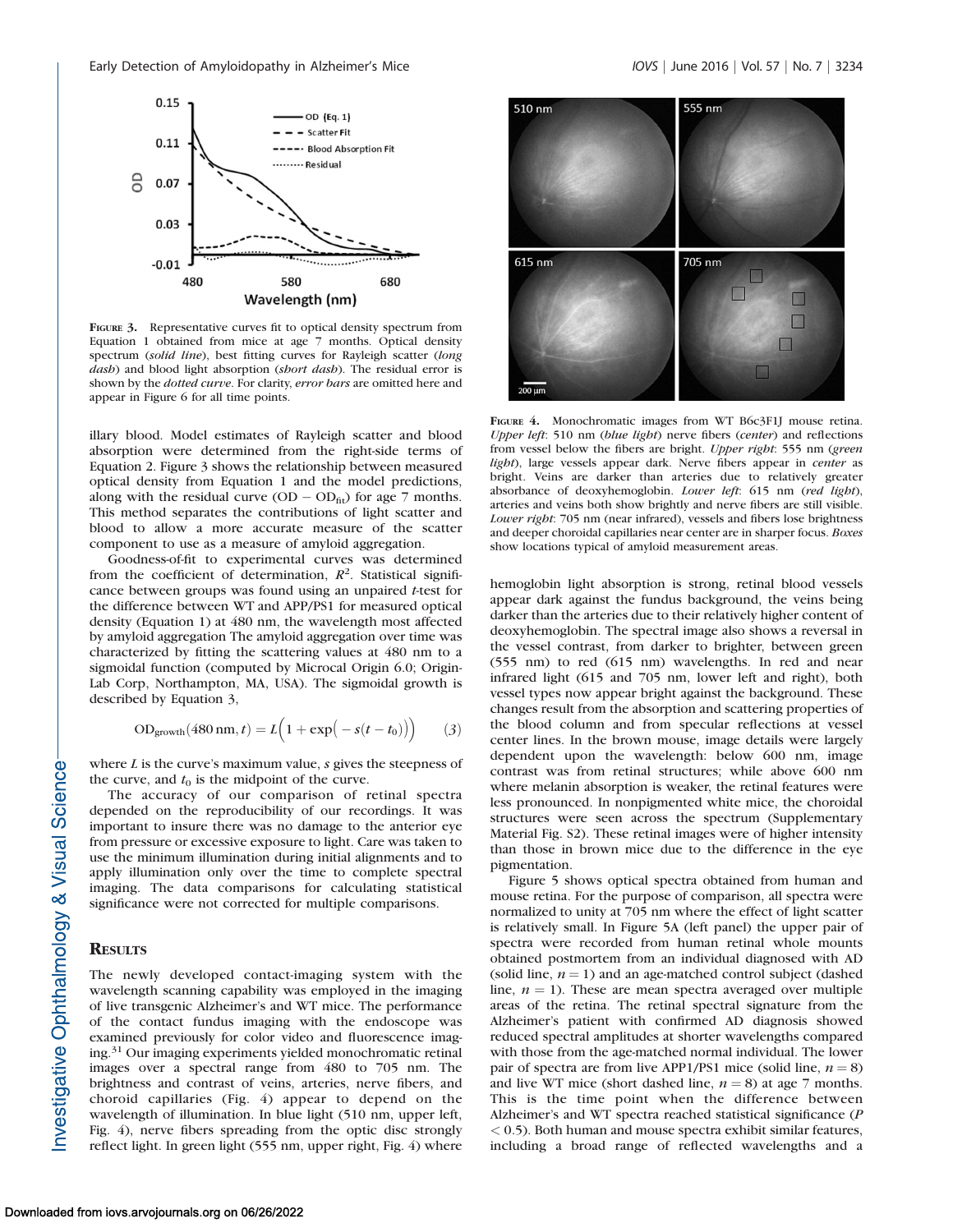

FIGURE 5. Optical spectra recorded from human and mouse retina samples. (A) Comparison of spectral shapes from Alzheimer's and normal retina (see the Results section). The *upper curves* show spectra from human retinal whole mounts, obtained postmortem from an individual diagnosed with AD  $(n=1)$  compared with a normal subject  $(n=1)$ . Lower curves compare spectra obtained at 7 months from live APP1/PS1 mice and live WT mice  $(n = 8)$ . (B) Mice spectra from (A) shown with standard deviations at each wavelength. At wavelengths lower than 570 nm, error bars from each mean spectrum do not overlap.

reduction of the Alzheimer's spectrum which strengthens going toward shorter wavelengths. This last spectral component corresponds to light loss by scatter which is modeled in Equation 2. The relative reduction in the Alzheimer's spectral amplitude was approximately the same in human (33%) and mouse (31%). Mouse spectra appear smoother because the recording was made with lower spectral resolution. Mouse spectra also reveal the presence of blood circulation by the small dip near 550 nm. We note that the human spectra were obtained using transmitted light in a dark-field microscope recording and live mouse spectra were obtained with reflected light (see the Methods section). In Figure 5B (right panel), mouse spectra from Figure 5A are shown with standard deviations at each wavelength. At wavelengths below 570 nm, the separation of means is greater than the standard deviation from each group.

Figure 6A (top panels) shows the changes in optical density (Equation 1) from live retinal images at 1-month intervals, starting at age 3 months. In earlier months, months 3 and 4, the OD curves were flat. An increase in spectral amplitude was evident at the age of 5 months, which rises progressively over the rest of the study. Beginning at 6 months, a broad peak near 550 nm was superimposed on the OD curve. This increase in OD is from a change in the volume of retinal blood, whose absorption band coincides with these wavelengths. Figure 6B (bottom panels) shows curve fits that were obtained using the Rayleigh scatter and blood absorption terms in Equation 2. The scatter component (solid line) of the optical density increased progressively over the course of this study. The presence of blood absorption (dashed line) was apparent at age 6 months and remained nearly constant after its first appearance. The appearance of the blood spectrum is consistent with an increase in retinal blood volume in the APP1/PS1 mouse relative to that of the WT mouse. Goodness-of-fits listed above each panel in Figure 6B rise to near unity at month five and remained constant for the rest of the study. Model fits at 480 nm also fell within the error of the measured OD except at 8 months, where the model prediction (0.143 OD units) was 6%

below the lower error (0.153 OD units). The Table represents a summary of the above results in numerical form.

The time course of amyloid aggregation (solid bars) over the duration of this study is displayed in Figure 7, the degree of amyloid aggregation is assessed from the strength of Rayleigh light scatter at 480 nm. Rayleigh scattering is strongest at this wavelength, thus we use this value as our marker for degree of aggregation. A monotonic increase in the modelled optical density function was observed, resulting in a statistically significant difference between APP1/PS1 and WT at 7 and 8 months ( $P < 0.0001$ ). The trend in light scatter fitted a sigmoidal growth curve (dotted line). This growth model (S parameter) predicts that by 8 months, the light scatter signal is near its maximum value of  $0.148 \pm 0.004$  optical density units, with a midpoint of growth ( $t_0$  parameter) at 6.18  $\pm$  0.05 months. The amount of the optical density contributed by blood absorption (evaluated from the blood absorption model at 480 nm) is shown with open bars. There is a relatively sudden onset of increased blood volume in the APP1/PS1 retina that does not continue to rise over the remaining course of the study. An attribution of optical density changes to amyloid aggregation is supported by this numerical analysis.

# **DISCUSSION**

We have described a method for spectroscopic analysis of retinal features in small animals using TEFI in conjunction with a spectrally tuned light source. The imaging system has sufficient spatial resolution to clearly show retinal nerve fibers and major vessels in visible through near infrared wavelengths. Our present spectral resolution of approximately 15 nm (2-mm slit width) is appropriate for the broadband light scattering signal that was found previously from tissue sections with hyperspectral microscopy. A grating monochromator design was chosen since its optical bandwidth is fixed across the tunable range of wavelengths, as it also was for the microscope hyperspectral system<sup>22</sup> with which the current results are being compared. Since our wavelength selection is accom-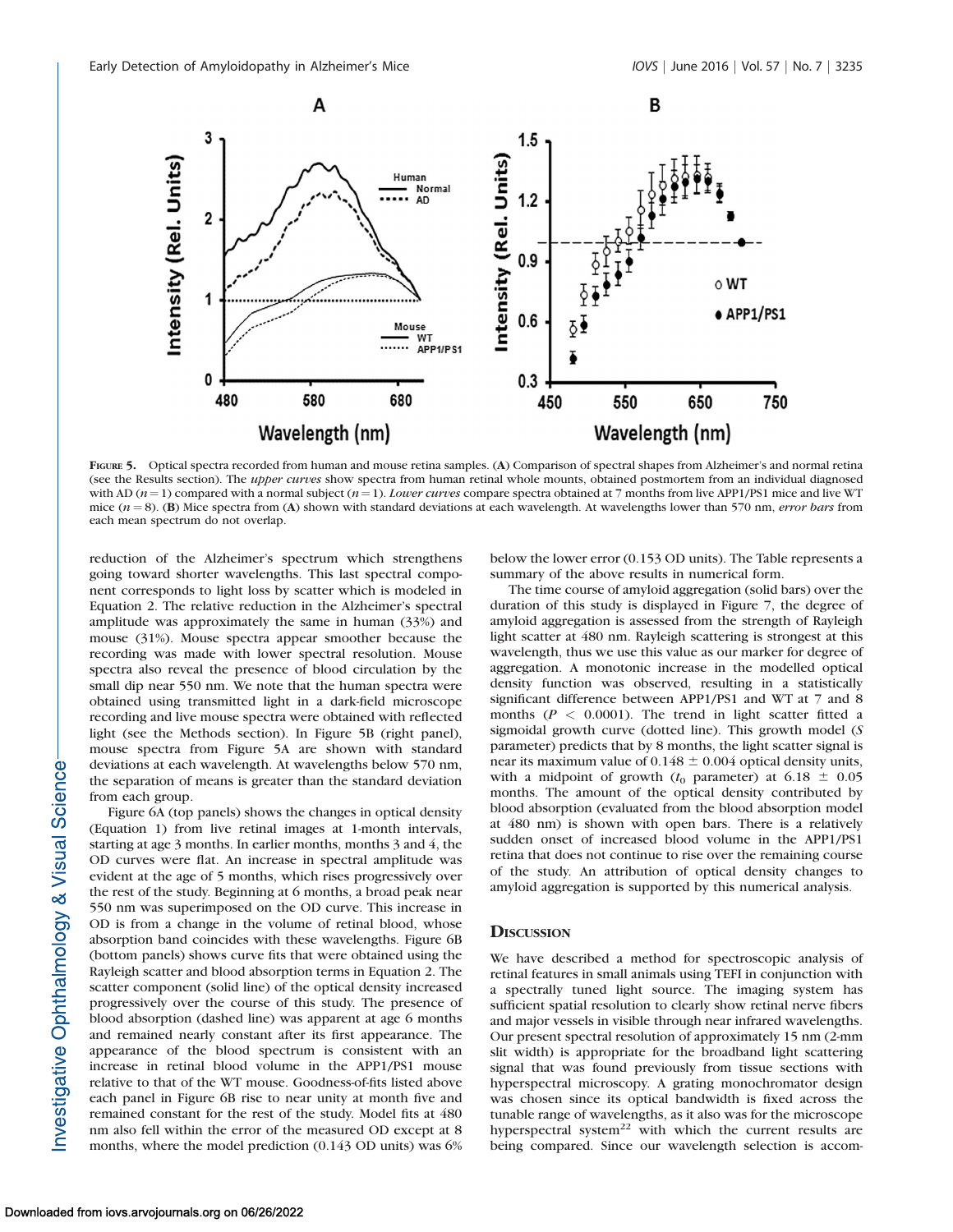

FIGURE 6. (A) Optical density curves determined by Equation 1 from consecutive study ages starting at 3 months and ending at 8 months. Curves represent the increment in optical density (OD  $\pm$  SEM) of the APP/PS1 group with respect to the WT group. The curves have the form of a light scatter spectrum that increases toward shorter wavelength. At ages 6 to 8 months, curves show presence of hemoglobin light absorption near 550 nm. (B) Best-fitting model functions (Equation 2) for Rayleigh light scatter (solid lines, scale on left ordinate) and blood volume (*dashed lines*, scale on right ordinate). Goodness-of-fit is at top of each panel. Numerical values are given in the Table.

plished through the use of a grating, wavelength dispersion is linear and the optical passband is constant over wavelength. A liquid crystal tuned filter in place of the monochromator would permit faster wavelength switching, but spectral resolution would be limited to approximately 7 nm and would vary over wavelength. The present method provides a simple and inexpensive solution to spectral imaging with small animals. The 3-mm endoscope gives excellent results in white mice, where the fundal reflectance is relatively high, and in older brown mice where the dilated pupil is large enough to accept the light crescent emerging from the endoscope. We found in younger brown mice that the fundus reflectance was reduced, but was of a magnitude still usable for quantitative imaging.

Optical changes from live transgenic mice were consistent with those in  $A\beta_{1-42}$  incubated cells and in retinal tissue sections obtained posthumously from Alzheimer's patients<sup>22</sup> suggesting a common cause. We note that our earlier in vitro recordings were made from transmitted light that was scattered from the retina with the direct illumination blocked (dark-field microscopy), while the present live recordings were of diffuse retinal reflectance obtained using an off-angle light source (TEFI endoscopy). Both types of recording have several characteristics in common: the probe light becomes diffused after undergoing multiple scattering within the tissue; only light scattered from tissue is measured; and in both cases, light intensity was reduced at shorter wavelengths in the Alzheimer's group. In our earlier dark-field recordings from retinal whole mounts, the situation is similar to dark-field microscopy in  $A\beta_{1\text{-}42}$  incubated cells, where multiple scattering is required for some of the light to reach the detector. On this path toward measurement, Rayleigh scatter effects would operate (Supplementary Material Fig. S3). In the eye, light entering the retina would interact with structures of differing size and refractive index, including blood and neural cell components, and higher order  $\Lambda\beta$  oligomers. These interactions can produce Mie scattering, where light is deflected in the forward direction through small angles.<sup>32</sup> As this process repeats multiple times, the light paths become isotropic, causing some of the light to be returned from the retina (Supplementary Material Fig. S4 and Table S1). On the return path, Rayleigh scattering from smaller  $A\beta$  oligomers would deflect light to the side, away from the path of return, excluding it from the recorded spectrum. Since Rayleigh scattering efficiency increases as wavelength decreases, the spectrum of measured light will show a

TABLE. Fitting Parameters for OD Model

| Age, mo                  |                   |                   |                   |                   |                   |                   |
|--------------------------|-------------------|-------------------|-------------------|-------------------|-------------------|-------------------|
| $OD \pm SE^*$            | $0.003 \pm 0.018$ | $0.012 \pm 0.022$ | $0.030 \pm 0.017$ | $0.070 \pm 0.021$ | $0.125 \pm 0.016$ | $0.169 \pm 0.016$ |
| Scatter fit <sup>+</sup> | 0.0025            | 0.016             | 0.0257            | 0.0670            | 0.1082            | 0.1346            |
| Blood volume fit#        | $-0.0015$         | $-0.0002$         | 0.0018            | 0.0109            | 0.0069            | 0.0085            |
| A                        | 0.0174            | 0.0719            | 0.1737            | 0.4532            | 0.7319            | 0.9101            |
| B                        | $-0.0408$         | $-0.0061$         | 0.0501            | 0.2953            | 0.1871            | 0.2315            |
| P <sub>1</sub>           | 0.887             | 0.287             | 0.102             | 0.137             | 1.54E-06          | 7.29E-06          |
|                          |                   |                   |                   |                   |                   |                   |

\* Optical density at 480 nm calculated from Equation 1.

 $\dagger$  Rayleigh light scatter model is the 1st term of Equation 2: A (480 nm)<sup>-4</sup> (10<sup>10</sup>). Model adjusted for same scale as measured OD.

‡ Blood volume model based on light absorption is the 2nd term of Equation 2: BHb60%SAT (480 nm). Hemoglobin scaled to give 0.1 OD at 540 nm.

§ Fitting parameters from Equation 2.

¶ Student's t-test: two tails assuming unequal variances in sample.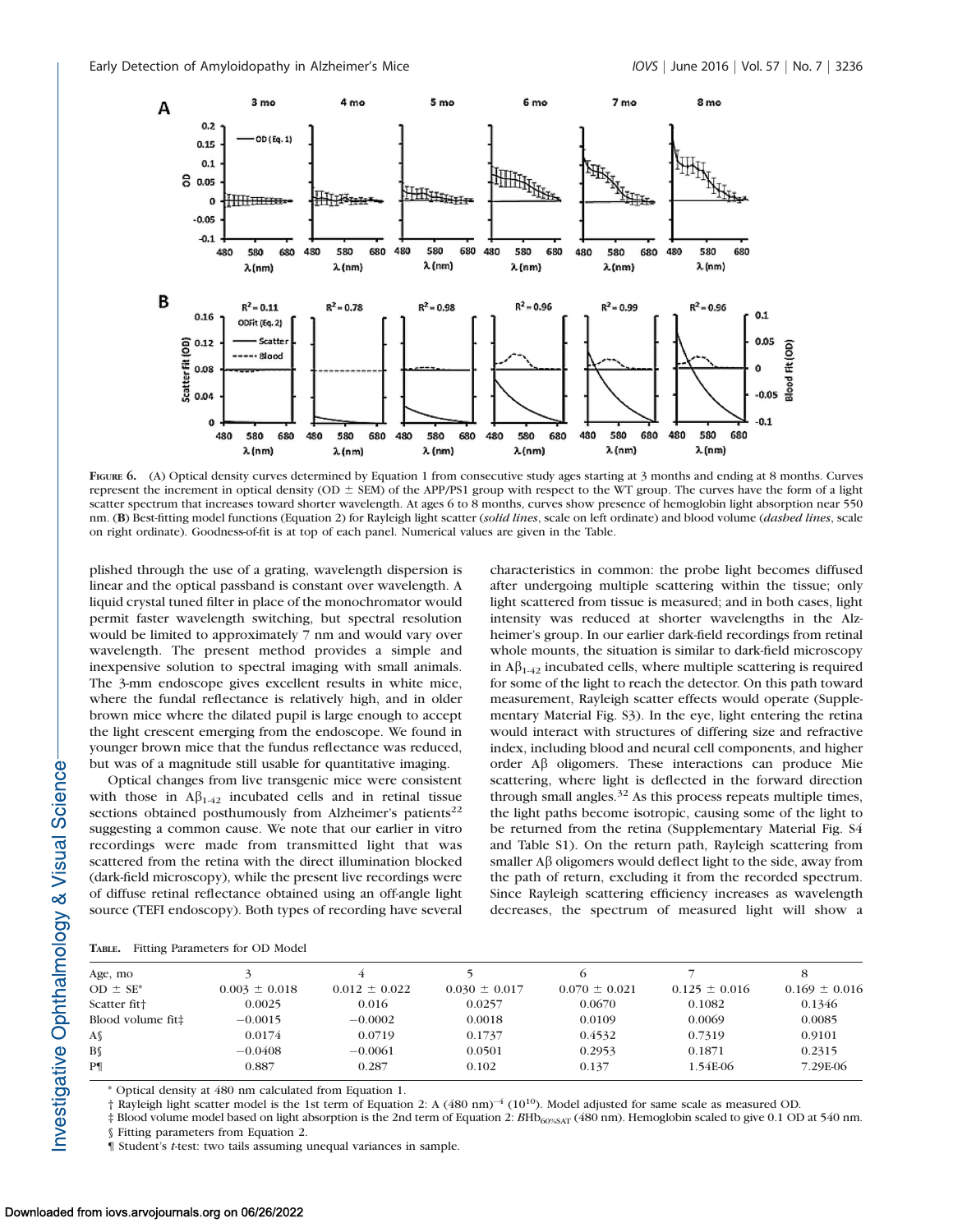



FIGURE 7. Progression of amyloid aggregation in APP/PS1 mice from age 3 to 8 months as measured by the OD value of light scatter (Equation 2, scatter fit) at 480 nm (solid bars, see the Methods section). Asterisks denote significant changes between WT and AD groups ( $P < 0.0001$ ). The *dotted curve* shows a sigmoidal growth curve that was fit to scatter time points. The predicted midpoint in growth occurs at the downward arrow and maximum growth is shown by the *straight dotted line* (see the Results section). Open bars show the relative changes in retinal blood volume in the AD group over time at the same scale. Values of  $P$  are shown above the bars.

progressive loss of intensity toward shorter wavelengths. A buildup of amyloid aggregations products could thus result in the changes obtained over time in the Alzheimer's mouse. We cannot prove that the spectral changes observed in live recordings originated in a single retinal layer; however, similarity between in vitro and live signals suggests that they have a common source and the geometry suggests the inner retina contributes to the signal.

We have employed a model for Rayleigh light scatter to describe in part the measured optical density of the retina. We do not imply that the optical signature is from Raleigh scattering alone; Mie scattering phenomenon are no doubt involved. But only the large deflections produced by Rayleigh scatter and the particular wavelength dependence of this effect can explain our result. We note that the magnitude of our fitting parameter for Rayleigh scatter (A in Equation 2) increased monotonically with the age of the mice. The amyloid aggregation plot in Figure 7 provides target values for the optical density changes, based on the scatter model, that are associated with the aggregation process. Alternatively, the value of the Rayleigh fitting parameter, or area under the OD curve, could serve as a monitor of early-stage disease progression. A sigmoidal shape for the growth curve of Figure 7 suggests that rates of accumulation of Ab-aggregates begin to slow after 6 months, as would be expected as smaller aggregates form into higher order  $\mathbf{A}\beta$  oligomers and insoluble plaques without Rayleigh scatter properties. This behavior was first observed by using SH-SY5Y cells exposed to  $A\beta_{1-42}$ peptide, where light extinction first increased to a maximum value and then began reducing to initial value. $^{22}$ 

We note that over the course of this study the light scatter changes increased monotonically, becoming more obvious after 5 months, while APP/PS1 mouse blood volume increased abruptly after light scattering changes were in progress. We thus feel confident that the predominant origin of scatter is not from capillary blood. The ex vivo and live imaging outcomes, taken together, suggest that early stages of  $\mathbf{A}\mathbf{\beta}$  peptide

aggregation can be detected from retinal light-scatter changes, without the addition of fluorescent labels. Techniques with demonstrated promise in measurement of the RNFL and topography changes, such as optical coherence tomography<sup>33</sup> and retinal fluorescence lifetime imaging,<sup>34</sup> could potentially be excellent complimentary methods to retinal hyperspectral imaging for yielding physical parameters of the optical feature being characterized. However, if a test for AD is to be based on light scatter profiles, aging effects that could impact ophthalmic imaging such as yellowing of the lens<sup>35</sup> and lens thickness<sup>36,37</sup> should be considered. In drug development testing, age-related increases in lens scatter can most likely be compensated using age-matched groups in comparative studies. On the other hand, clinical early detection must work in individuals; young and old may be at risk for AD. There may be an age-adjusted threshold that takes into account shifts in optical properties of lens and other, which would make it possible to determine if there is an increased risk for AD from retinal light scatter results. Such tests may need to be repeated. In this case, test intervals would likely be short compared to time courses of age-related changes.

Our observation that the retinal blood volume is elevated during disease progression is contrary to reports in the literature for early AD.15 The following factors are at play: we have employed ketamine/xylazine as the anesthetic; plausibly, reflex/ feedback vasodilation (localized) could be a contributor. Our mouse studies are conducted at ages earlier than those that correspond to ''early AD'' in humans, implying that retinal bloodflow may be elevated and then depleted as a function of disease progression. This second factor could represent early inflammation response followed by reduced demand for blood flow as neuronal activity declines. Finally, we also have not directly measured blood-flow in contrast with the reported study.

Over the past few years, consensus on the molecular players in AD symptomology has begun to coalesce around Abaggregates of an order between individual strands and plaques. It has now been shown at a molecular level that soluble Abaggregates such as globulomers and pore-forming hollow rods interact specifically with neuronal cell-membrane components. While pore-forming rods compromise membrane integrity, allowing for general disruption of homeostasis, globulomers strongly agonize N-methyl-D-aspartate receptors. The latter directly causes psychiatric changes as well as intense oxidative stress in the cytoplasm that, over time, will lead to neuronal cell-death. In this respect, we believe that the technique disclosed in this report is the first to show ability to exploit the unique optical properties of suspended particles in the sizerange of  $\sim$ 50 to 500 nm (Rayleigh scattering itself and various magnitudes and directionalities of Mie scattering phenomenon). This size-range coincides with that of those  $A\beta$ aggregation orders that are not just increasingly accepted, but shown on a molecular level to be some of the pathologic entities that cause the symptoms as well as underlying the progressive neuronal damage of AD.

# CONCLUSIONS AND FUTURE DIRECTION

This is the first instance of the detection of early Alzheimer's disease in a live Alzheimer's mouse using hyperspectral imagery and without the use of an extraneous agent. The technique described herein is noninvasive. In view of the possibility that light scattering signals could be used to detect and monitor early stages of AD in patients, one must consider eye safety and effects of aging. We were able to measure the signals in live mice using safe levels of light exposure over tens of seconds. It is anticipated that similar exposure durations would be used to examination light scattering changes in patients. Timely diagnosis of AD is paramount for proper